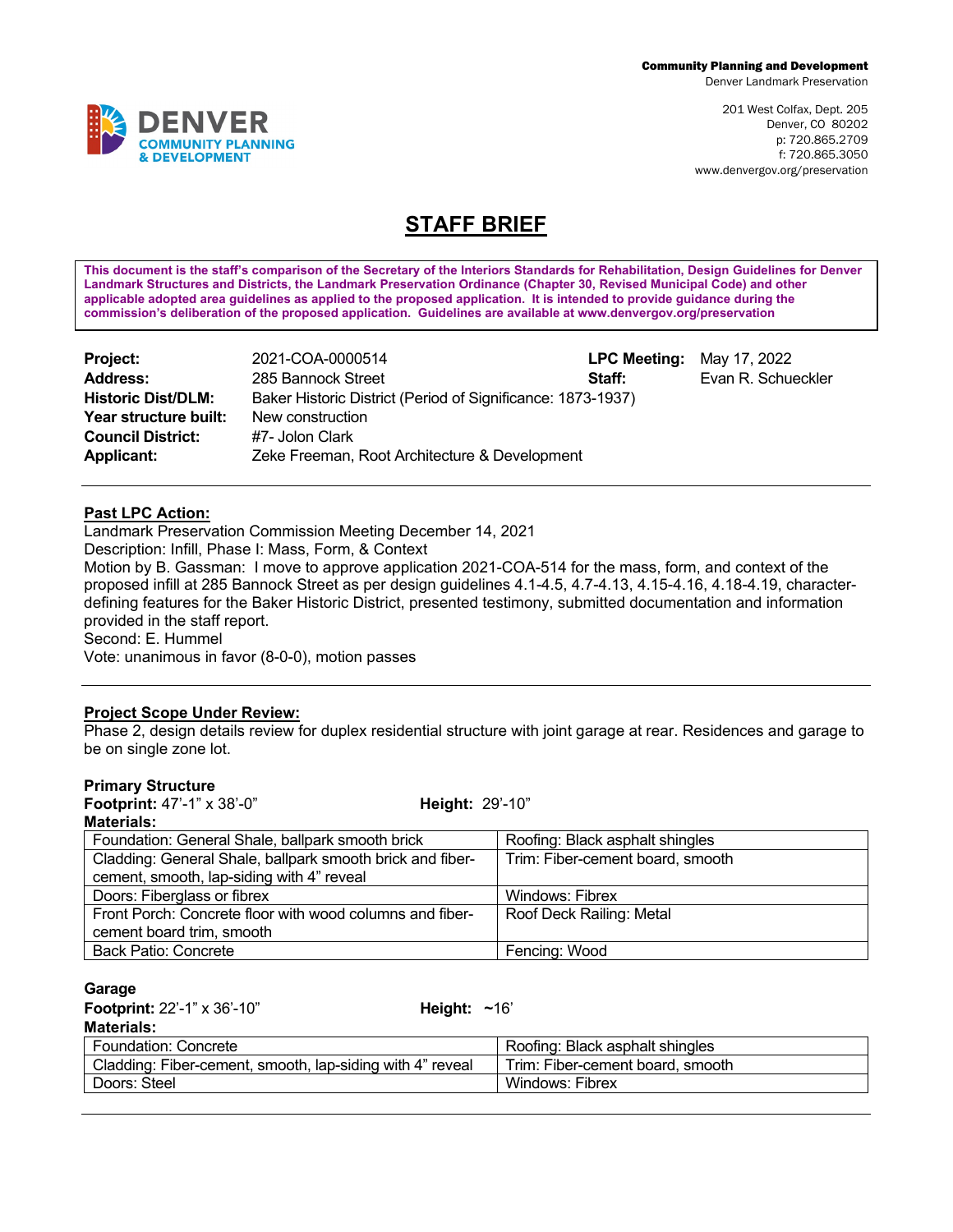#### **Staff Summary:**

285 Bannock Street is currently an empty lot on the west side of Bannock Street, one parcel south of West 3<sup>rd</sup> Avenue. The parcel has been empty since at least 1929 and had previously been part of the corner parcel at 295 Bannock Street. The Landmark Preservation Commission approved the splitting of the 285 Zone Lot from the 295 Zone Lot on December 15, 2020. On December 14, 2021, the commission approved the Phase 1, mass, form, and context application for this infill project. This review is for the Phase 2, design details application.

The proposed infill structure would be two stories with a significantly set-back partial third floor and roof decks. The plan of the structure is primarily rectangular with one large central projection at the front elevation. A oneand-a-half story hipped-roof garage is proposed for the rear of the lot accessed from the alley. Since the Phase 1 review, the applicant has made several modifications to the design of the structure:

- The basement and egress wells have been eliminated.
- The rear portion of the third floor roof deck has been removed and replaced with a low-slope membrane roof, limiting the roof deck to the portion of the structure to be clad in brick. Mechanical equipment will be installed above these low-slope roofs.
- Access to the roof deck has been moved from the north and south elevations to the east elevation of the third floor in the form of French doors.
- Fenestration at the side and rear elevations has been reconfigured, though still utilizing the same window types and sizes.
- The garage roof has been changed from a gabled roof with gabled dormers to a hipped roof with gabled dormers.

Staff found that these alterations did not significantly alter the mass or form of the structure and could be reviewed as part of the Phase 2 review.

The applicant is proposing to clad the front and approximately front twenty feet of the side elevations in a smooth reddish brick. At the central bay of the front façade, the structure will be capped by a cornice composed of bricks laid in soldier, rowlock, and header courses creating a dental pattern at the bottom of the cornice and a slight projection at the top. The remainder of the brick portion of the structure will be capped by a soldier course of bricks at a lower height with the roof deck railing projecting behind and dying into the parapet at the central projecting bay. Windows will be capped with soldier course headers and feature rowlock sills. The use of brick detailing at the windows will provide a consistent appearance at the front façade and avoid a false sense of history given that most historic structures feature stone sills and headers rather than brick.

The remainder of the side and rear elevations and the entirety of the third floor will be clad in smooth fiber-cement board lap siding with a four-inch reveal. Openings will be surrounded by a flat fiber-cement board trim about four inches wide with a smooth finish. Eaves will feature a simple fascia in the same material and metal gutters.

Windows throughout will be fibrex with operations of one-over-one double-hung, single-light casement, or fixed faux double-hung windows at the largest openings with a meeting rail simulated by a heavy muntin bar. The front door will be in fiberglass with a simple textured translucent glass half-light. Rear doors will be fiberglass or fibrex with full-lights, and the third-floor French doors will be fiberglass with full-lights. The only sliding doors will be located at the rear.

The front porches will feature simple round wood columns with a base, a simplified cornice at the eave executed in fiber-cement board trim, and a concrete floor and steps. Both porches will be approached from the sidewalk by straight walkways of concrete pavers.

The garage would be a simple rectangular structure with a hipped-roof and small gabled dormers facing the alley. The structure will be clad in smooth fiber-cement board lap siding with a four-inch reveal and fiber-cement board trim. Doors will be steel. Dormer windows will be fibrex.

The rear of the house will feature a raised concrete patio with integral planter and bench, steps, and concrete walkway leading to the garage. The rear yards will be surrounded and divided from each other by six-foot-tall wood fencing with irregular horizontal slats.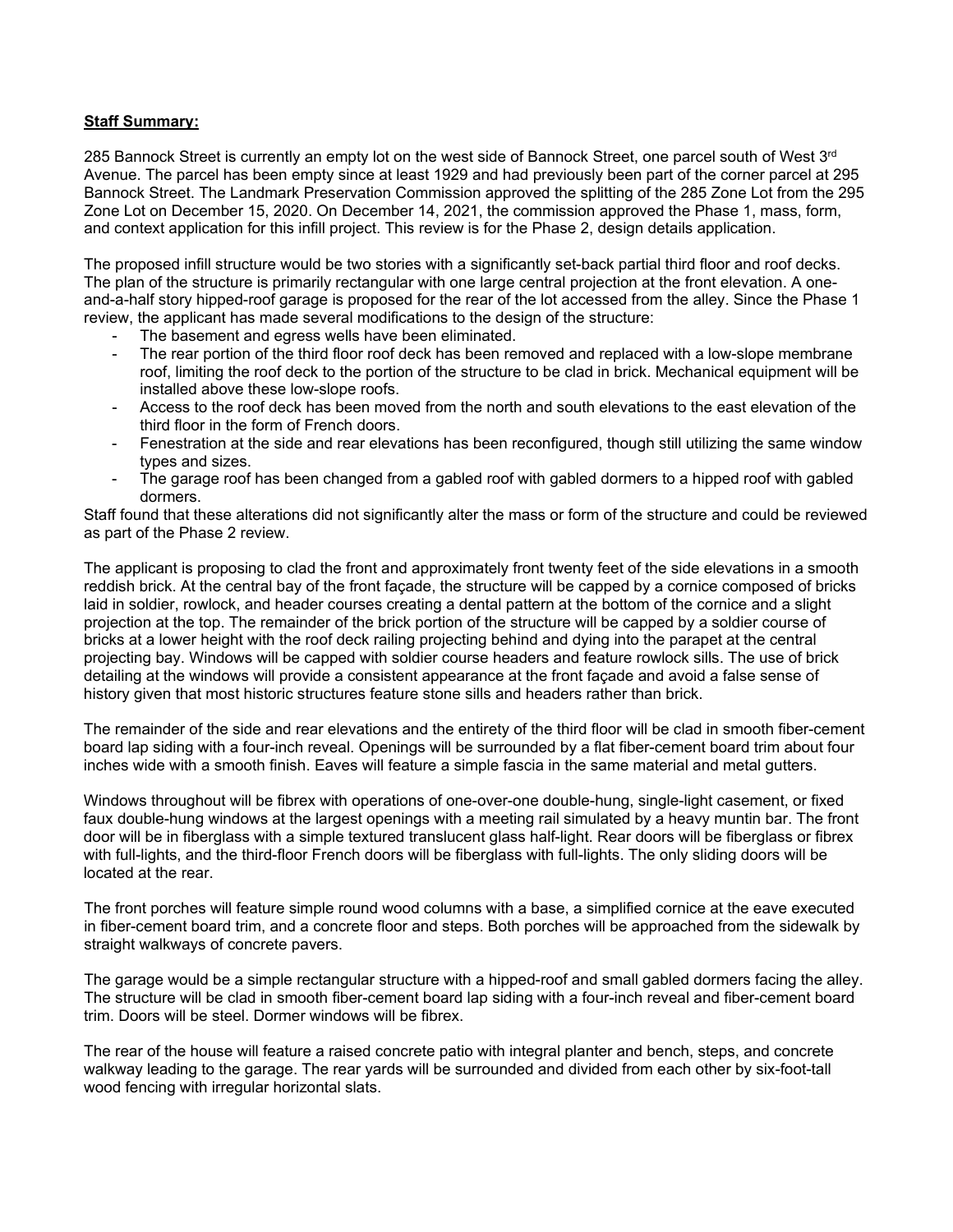The proposed structure will be clad in materials typical of the Baker Historic District with details reminiscent of those found on historic structures, but sufficiently simplified as to make the structure clear as new construction. Therefore, staff are recommending approval of the Phase 2, design details application.

## **Excerpted from Design Guidelines for Denver Landmark Structures and Districts, January 2016**

| <b>Guideline</b>                                                                                                                                                                                                                                                                                                                                                                                                                                                                                                                                       | <b>Meets</b><br><b>Guideline?</b> | <b>Comments</b>                                                                                                                                                                                                                                                                                                                                                                                                                                                                                                                                                                                                                                          |
|--------------------------------------------------------------------------------------------------------------------------------------------------------------------------------------------------------------------------------------------------------------------------------------------------------------------------------------------------------------------------------------------------------------------------------------------------------------------------------------------------------------------------------------------------------|-----------------------------------|----------------------------------------------------------------------------------------------------------------------------------------------------------------------------------------------------------------------------------------------------------------------------------------------------------------------------------------------------------------------------------------------------------------------------------------------------------------------------------------------------------------------------------------------------------------------------------------------------------------------------------------------------------|
| 4.3 Design a building to include the<br>typical features and rhythms of historic<br>buildings in the surrounding<br>context/block, using similar<br>proportions and dimensions. Features<br>to reference include:<br>a. Foundation heights<br>b. Floor-to-floor heights and overall<br>building height<br>c. Window locations, proportions, and<br>recess in the wall<br>d. Entry and porch location, size and<br>proportions.<br>e. Scaling elements and articulation, such<br>as belt courses, dormers, balconies,<br>decorative roof cornices, etc. | Yes                               | The infill design includes typical features and<br>rhythms found on historic buildings throughout<br>the district including:<br>A raised foundation.<br>Appropriate floor-to-floor heights. While the<br>structure features a third floor, which is<br>atypical of the district, it is significantly set<br>back, and the overall height of the structure is<br>still compatible with maximum heights found<br>in the district.<br>Typical window locations, proportions and<br>patterns.<br>Typical entrance and porch size, locations,<br>and proportions.<br>Scaling elements, such as façade articulation,<br>setbacks, and decorative roof cornice. |
| 4.5 Design a new building to be<br>recognized as current construction,<br>while respecting key features of the<br>historic district as well as the<br>surrounding historic context/block.                                                                                                                                                                                                                                                                                                                                                              | Yes                               | The building is a simplified interpretation of<br>the Terrace type which is found in the Baker<br>historic district. The design features simplified<br>contemporary interpretations of features<br>typically found on the Terrace type, including<br>decorative brick cornice and detailing such as<br>window headers and sills, and a partial-width<br>front porch. These simplified interpretations<br>will help to convey that the structure is a<br>modern infill.                                                                                                                                                                                   |
| 4.6 Use materials that appear similar in<br>scale, color, texture, and finish to<br>those seen historically in the district.                                                                                                                                                                                                                                                                                                                                                                                                                           | Yes                               | The structure will be clad in smooth red brick<br>and smooth lap siding, both materials typically<br>found in the district.                                                                                                                                                                                                                                                                                                                                                                                                                                                                                                                              |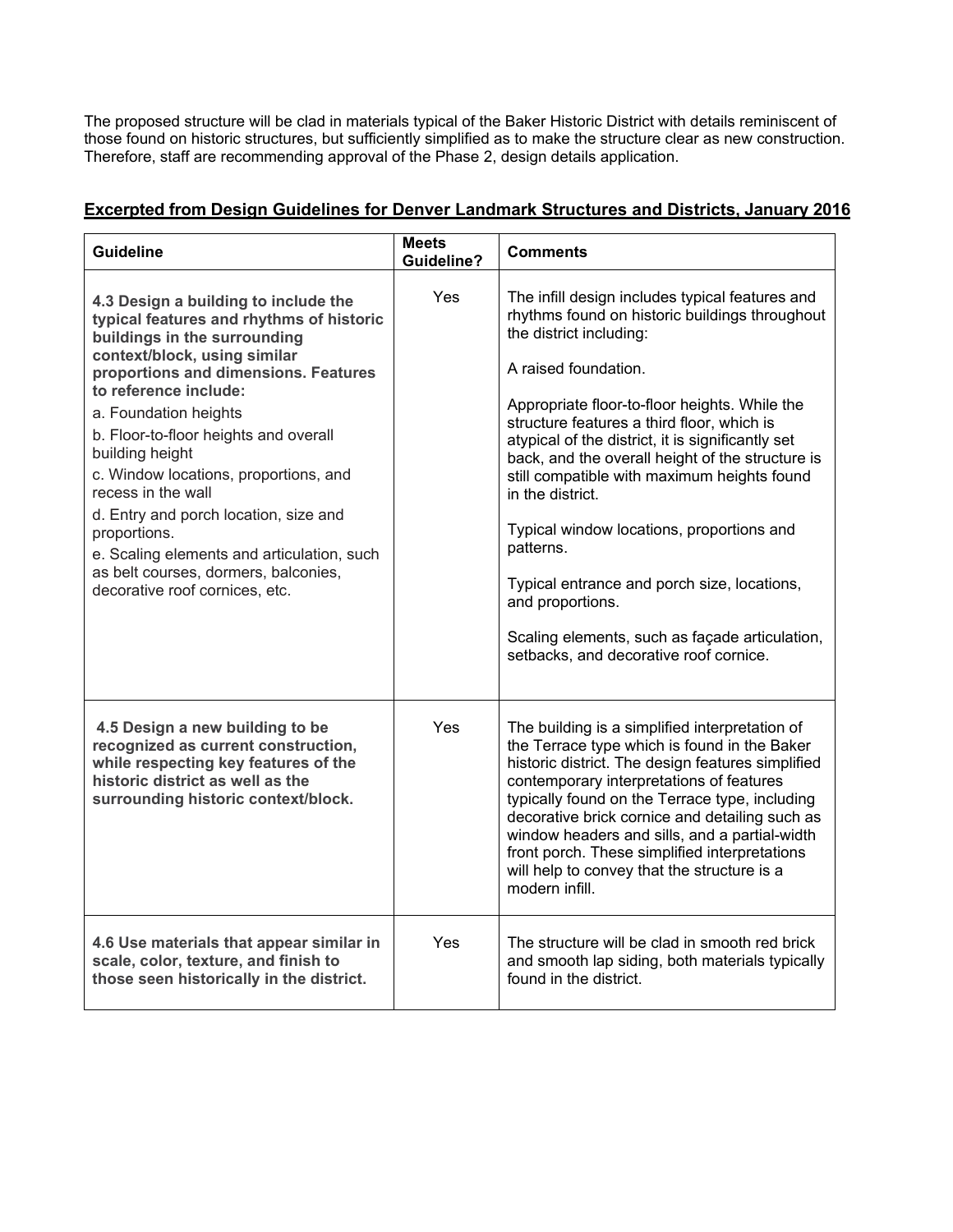| 4.8 Design windows, doors, and other<br>features to be compatible with the<br>original primary structure and historic<br>context.                                                                                                                                                                                                                                   | Yes | The design primarily uses vertically oriented<br>double-hung windows, with some larger<br>arched or paired windows marking the<br>locations of primary rooms, and smaller<br>square casement windows used at bathrooms<br>or the rear of the structure. Windows are<br>generally arranged evenly across the facades<br>in a manner typical of the history context. |
|---------------------------------------------------------------------------------------------------------------------------------------------------------------------------------------------------------------------------------------------------------------------------------------------------------------------------------------------------------------------|-----|--------------------------------------------------------------------------------------------------------------------------------------------------------------------------------------------------------------------------------------------------------------------------------------------------------------------------------------------------------------------|
| 4.13 Use façade articulation techniques<br>to help a new duplex, town house, or<br>other small-scale residential building<br>to fit within the scale of the<br>surrounding historic context.                                                                                                                                                                        | Yes | The infill structure utilizes shifts in wall plane<br>to minimize its overall mass, while also using<br>articulation at the façade to divide the duplex<br>into two units, helping to scale the structure to<br>the surrounding residential context.                                                                                                               |
| 4.14 Use material treatments to ensure<br>that a new duplex, town house, or other<br>small-scale residential building fits<br>within the scale of the surrounding<br>historic context.                                                                                                                                                                              | Yes | The use of standard size red brick ensure that<br>the new duplex structure fits within the context<br>of primarily masonry single-family and duplex<br>structures found in the district.                                                                                                                                                                           |
| 4.15 Use a front porch to provide a<br>visual and functional connection<br>between the building and the street.                                                                                                                                                                                                                                                     | Yes | The design includes front porches at each unit<br>entrance.                                                                                                                                                                                                                                                                                                        |
| 4.16 Design a porch to be compatible<br>with the historic context.<br>a. Proportion a front porch to be<br>compatible in size and scale with the<br>building and surrounding historic context.<br>b. Position a front porch to maintain<br>historic porch spacing patterns seen in the<br>historic district.<br>f. Do not visually overwhelm the primary<br>façade. | Yes | Proposed front porch design is compatible in<br>scale/size with the façade and with the larger<br>district. Front porches are simple in design<br>and reflect the porches typically found on<br>Terrace type properties.                                                                                                                                           |
| 4.17 Ensure that decks are compatible<br>with the surrounding historic context.                                                                                                                                                                                                                                                                                     | Yes | The third floor roof deck and rear patio are not<br>readily visible and do not detract from the<br>character of the district.                                                                                                                                                                                                                                      |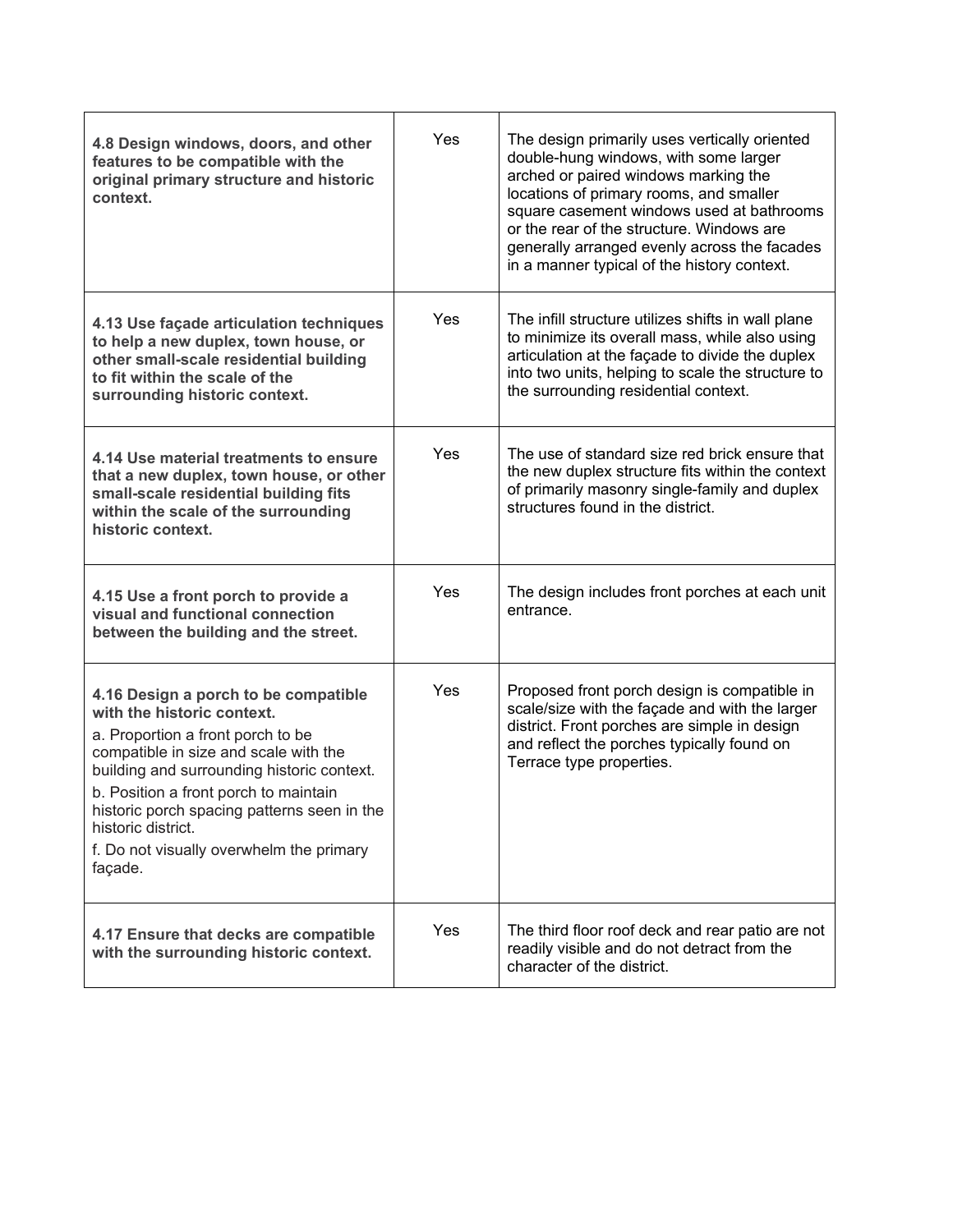| 4.19 Design a new garage or secondary<br>structure to be compatible with, and<br>subordinate to, the primary structure<br>and surrounding historic context. | Yes | The garage will have a simple, rectangular,<br>gable-roofed design that is typical of the<br>district, while being subordinate to the new<br>primary structure and surrounding historic<br>structures. The garage will be clad in lap<br>siding, a material typical of the district and<br>subordinate to the masonry primary structure. |
|-------------------------------------------------------------------------------------------------------------------------------------------------------------|-----|------------------------------------------------------------------------------------------------------------------------------------------------------------------------------------------------------------------------------------------------------------------------------------------------------------------------------------------|
| 5.9 Add a rear yard fence consistent<br>with historical patterns of the property<br>and surrounding historic district.                                      | Yes | The proposed rear yard fence will be installed<br>in a location consistent with the district.                                                                                                                                                                                                                                            |

# **Excerpted from Character-Defining Features of the Baker Historic District, January 2016**

| <b>Character-defining features</b>                                                                                                                                                                                                                                                                                                                                                                                                                         | <b>Matches</b><br>features? | <b>Comments</b>                                                                                                                                                                                                                                   |
|------------------------------------------------------------------------------------------------------------------------------------------------------------------------------------------------------------------------------------------------------------------------------------------------------------------------------------------------------------------------------------------------------------------------------------------------------------|-----------------------------|---------------------------------------------------------------------------------------------------------------------------------------------------------------------------------------------------------------------------------------------------|
| <b>Setbacks</b><br>Uniform front yard setbacks, varying from block to<br>block, creating a consistent street wall. Front yards are<br>shallow, historically open and at-grade. Narrow side<br>yards result from the narrow lot configuration. The rear<br>yards are larger to accommodate garden space and<br>secondary structures.                                                                                                                        | Yes                         | Front and side setbacks fit with<br>block and district patterns.                                                                                                                                                                                  |
| <b>Mass &amp; Form</b><br><b>Building Height: Predominantly one- to two-story</b><br>structures.<br><b>Building Shapes: Single family residences and</b><br>smaller duplex and multi-family housing. Rectangular<br>forms are very common, although churches and a few<br>Queen Anne homes have asymmetrical forms. Many<br>homes have identical rectangular shapes with nested<br>front gables or other architectural details applied to<br>street sides. | Yes                         | Proposed infill is two stories with a<br>significantly set back third story.<br>Footprint is roughly similar to other<br>district footprints. Features simple<br>boxy form that is similar to other<br>Terrace type buildings in the<br>district. |
| <b>Materials</b><br>Brick construction typical with wood ornamentation.<br>Foundations typically brick or stone.                                                                                                                                                                                                                                                                                                                                           | Yes                         | The front façade is primarily of<br>brick with wood detailing at the<br>front porch.                                                                                                                                                              |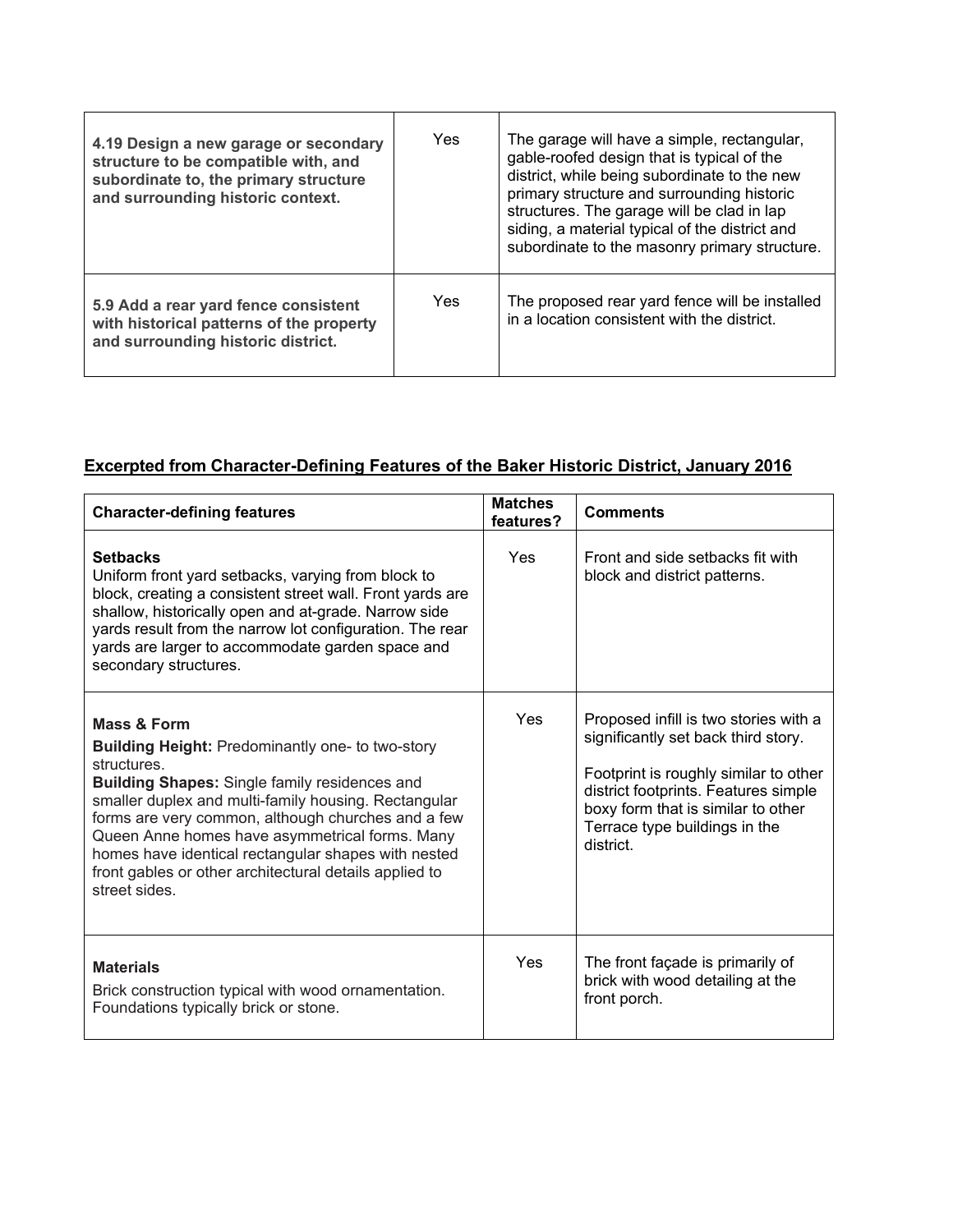| <b>Roofs</b><br>Forward facing gable(s), and combined gable and<br>hipped roof types are common on Queen Anne,<br>Victorian eclectic and Bungalow homes. Most roofs<br>have boxed eaves; many Queen Anne and Victorian<br>eclectic examples feature decorative barge boards.<br>Front and side hipped dormers are common on<br>Classic Cottages and Denver Squares; some front<br>gabled homes have gabled side dormers. Composite<br>roofing material is common as a replacement to wood<br>shingles. | Yes | Features a flat roof with a parapet,<br>a combination found on other<br>Terrace style buildings in the<br>district.                                                                                                               |
|--------------------------------------------------------------------------------------------------------------------------------------------------------------------------------------------------------------------------------------------------------------------------------------------------------------------------------------------------------------------------------------------------------------------------------------------------------------------------------------------------------|-----|-----------------------------------------------------------------------------------------------------------------------------------------------------------------------------------------------------------------------------------|
| <b>Entries &amp; Doors</b><br>Offset forward facing single entries, some with<br>transoms.                                                                                                                                                                                                                                                                                                                                                                                                             | Yes | Entrances face the street.                                                                                                                                                                                                        |
| <b>Windows</b><br>Double hung one-over-one wood windows are<br>common. Historic Bay windows on a number of<br>structures. Windows are typically tall and narrow, often<br>grouped or paired. arched windows and diamond pane<br>windows in dormers are common. Framed windows<br>are often in the upper gable. Stone headers and lintels<br>are common. Historically, windows were recessed in<br>the wall (not flush).                                                                                | Yes | Windows are primarily tall and<br>narrow, grouped or single with no<br>divided lights. At the masonry<br>portion of the structure, windows<br>have brick headers and sills to<br>distinguish the structure as new<br>construction |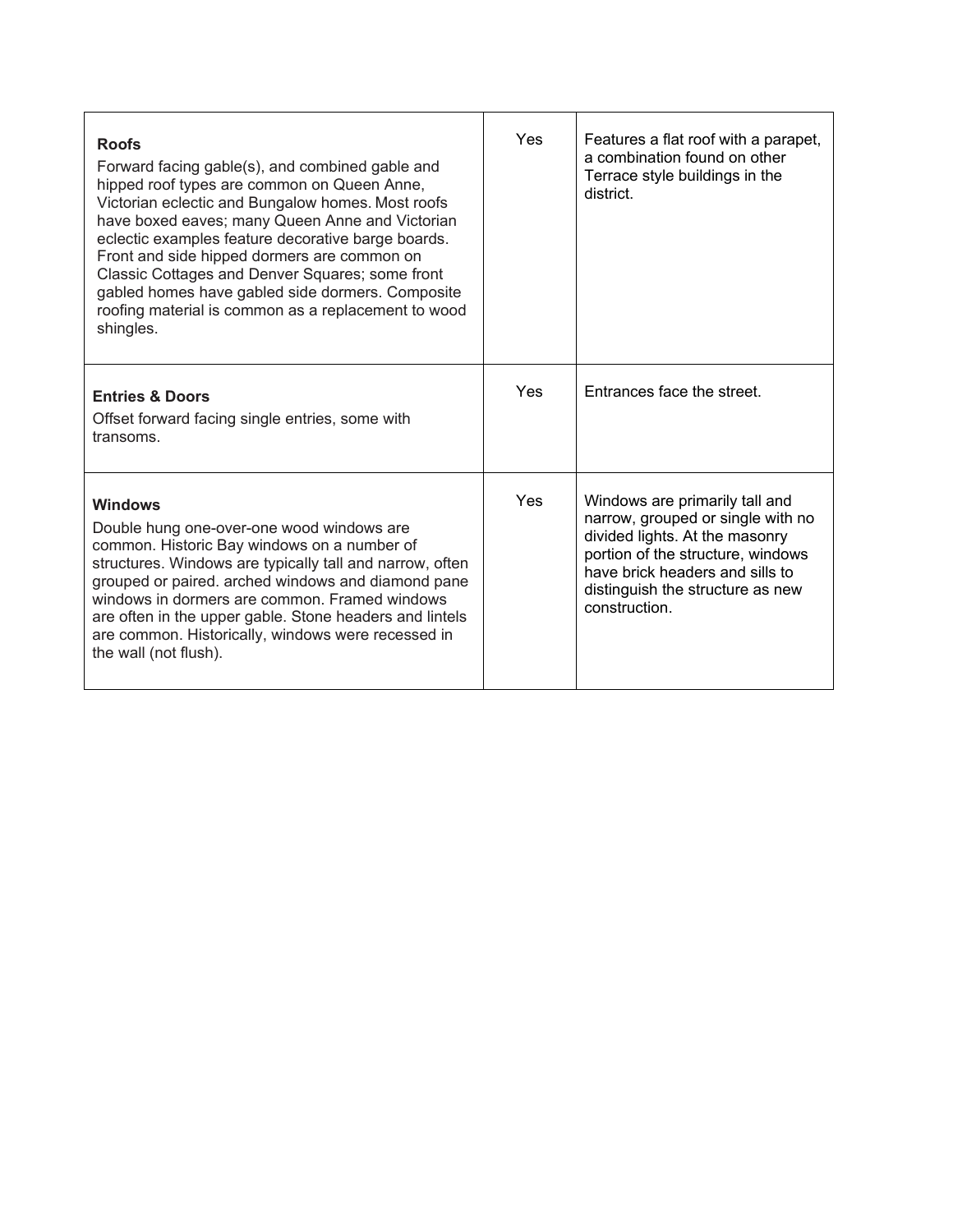| <b>Porch</b><br>Width:<br>Partial and half width porches are typical on Queen<br>Anne, Classic Cottages, Italianate and Victorian<br>eclectic buildings; however, a few examples of these<br>styles feature full width or wrap-around porches. Full<br>width porches are more common on early 20 <sup>th</sup> century<br>homes, such as Bungalows and Denver Squares.<br>Height:<br>One story typical. Narrow two-story porches are only<br>on the Queen Anne and Victorian eclectic homes.<br>Projecting:<br>The majority of porches within this district are<br>projecting. A small number of the Queen Anne homes<br>have engaged second story porches.<br>Shapes:<br>Raised square or rectangular shaped with gable, shed,<br>and hipped roofs; some shed and hipped roofs have<br>decorative front gables. Gable roofs are typical on<br>Queen Anne and Victorian eclectic examples,<br>and also on Bungalows. Hipped and shed roofs are<br>common on most other styles.<br>Materials:<br>Masonry foundations with wood columns and railings<br>are common. Brick piers and raised porch wall with<br>stone caps are common on bungalow porches.<br><b>Porch Ornamentation:</b><br>Turned, and simple square and round porch columns,<br>some with Doric capitals are common. Queen Anne<br>and Victorian eclectic homes often have wooden<br>spindle work, decorative brackets, and other<br>ornamentation, Bungalows typically have exposed<br>gable trusses. | Yes | Features two simple, single story<br>porches; one at each unit<br>entrance. This configuration is<br>typical of historic duplexes within<br>the district<br>The porches feature masonry<br>foundations and simple wooden<br>columns. |
|-----------------------------------------------------------------------------------------------------------------------------------------------------------------------------------------------------------------------------------------------------------------------------------------------------------------------------------------------------------------------------------------------------------------------------------------------------------------------------------------------------------------------------------------------------------------------------------------------------------------------------------------------------------------------------------------------------------------------------------------------------------------------------------------------------------------------------------------------------------------------------------------------------------------------------------------------------------------------------------------------------------------------------------------------------------------------------------------------------------------------------------------------------------------------------------------------------------------------------------------------------------------------------------------------------------------------------------------------------------------------------------------------------------------------------------------------------------------------|-----|--------------------------------------------------------------------------------------------------------------------------------------------------------------------------------------------------------------------------------------|
| <b>Building Ornamentation</b><br>Fish-scale shingles are common in forward-facing<br>gables. Half-timbering is common in gables in simpler<br>Queen Anne style homes. A transition from highly<br>ornate Queen Anne to the Shingle style, with shingle<br>surfaces and simpler ornamentation defines the<br>transition in styles post Silver Crash. Corner Quoins<br>and decorative parapets are found on the Italianate<br>homes.                                                                                                                                                                                                                                                                                                                                                                                                                                                                                                                                                                                                                                                                                                                                                                                                                                                                                                                                                                                                                                    | Yes | Decorative cornices at the<br>parapets are included as are<br>typical on Italianate structures.                                                                                                                                      |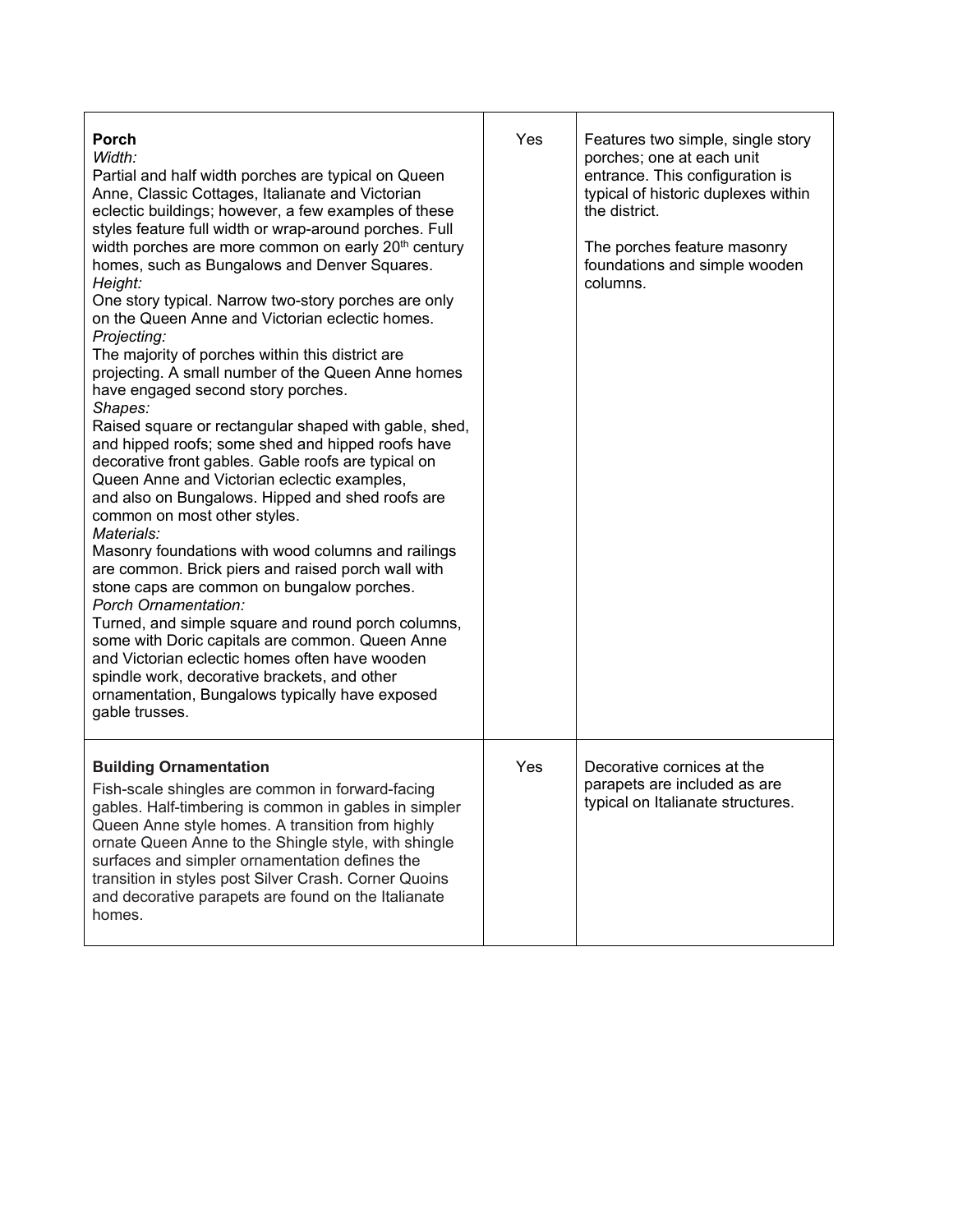| <b>Outbuildings</b><br>Detached:<br>Yes<br>Access:<br>On the alleyways.<br>Height:<br>One- to two-story garages/historic carriage<br>houses.<br>Size:<br>Smaller garages and carriage houses associated<br>with the interior lots. Larger carriage houses on<br>corner properties.<br>Shape:<br>Boxy masses with flat roofs and raised parapets and<br>forward facing gables are common; a small number of<br>hipped roofs.<br>Materials:<br>Brick and masonry construction. | Yes/No | The proposed garage will be<br>detached, smaller than the primary<br>structure, with a simple form, and<br>accessed from the alley.<br>The proposed garage will not be<br>masonry, but it will be clad in<br>materials typical of the district and<br>common to new garages. |
|------------------------------------------------------------------------------------------------------------------------------------------------------------------------------------------------------------------------------------------------------------------------------------------------------------------------------------------------------------------------------------------------------------------------------------------------------------------------------|--------|------------------------------------------------------------------------------------------------------------------------------------------------------------------------------------------------------------------------------------------------------------------------------|
| <b>Walkways</b><br>Historic sandstone and modern concrete walkways 3<br>to 4 fee in width are common, leading in a straight<br>path to the front door. At grade walkways are typical.<br>Walkways with 2 to 3 steps to accommodate small<br>front yard slopes are less common in northern part of<br>district.                                                                                                                                                               | Yes    | A simple concrete walkway will be<br>used to approach the front door.                                                                                                                                                                                                        |
| <b>Walls &amp; Fences</b><br>Side & Rear Yards:<br>Wood and iron fencing enclosing side and rear yards.                                                                                                                                                                                                                                                                                                                                                                      | Yes    | The rear yard will be surrounded<br>by a wood fence.                                                                                                                                                                                                                         |

### **Recommendation: APPROVAL**

**Basis:** Materials and details of the proposed infill are typical of the district, but show that the building is of its time so as to not create a false sense of history.

**Suggested Motion: I move to APPROVE application 2021-COA-514 for the design details of the proposed infill at 285 Bannock Street as per design guidelines 4.3, 4.5, 4.6, 4.8, 4.13-4.17, 4.19, 5.9, character-defining features for the Baker Historic District, presented testimony, submitted documentation and information provided in the staff report.**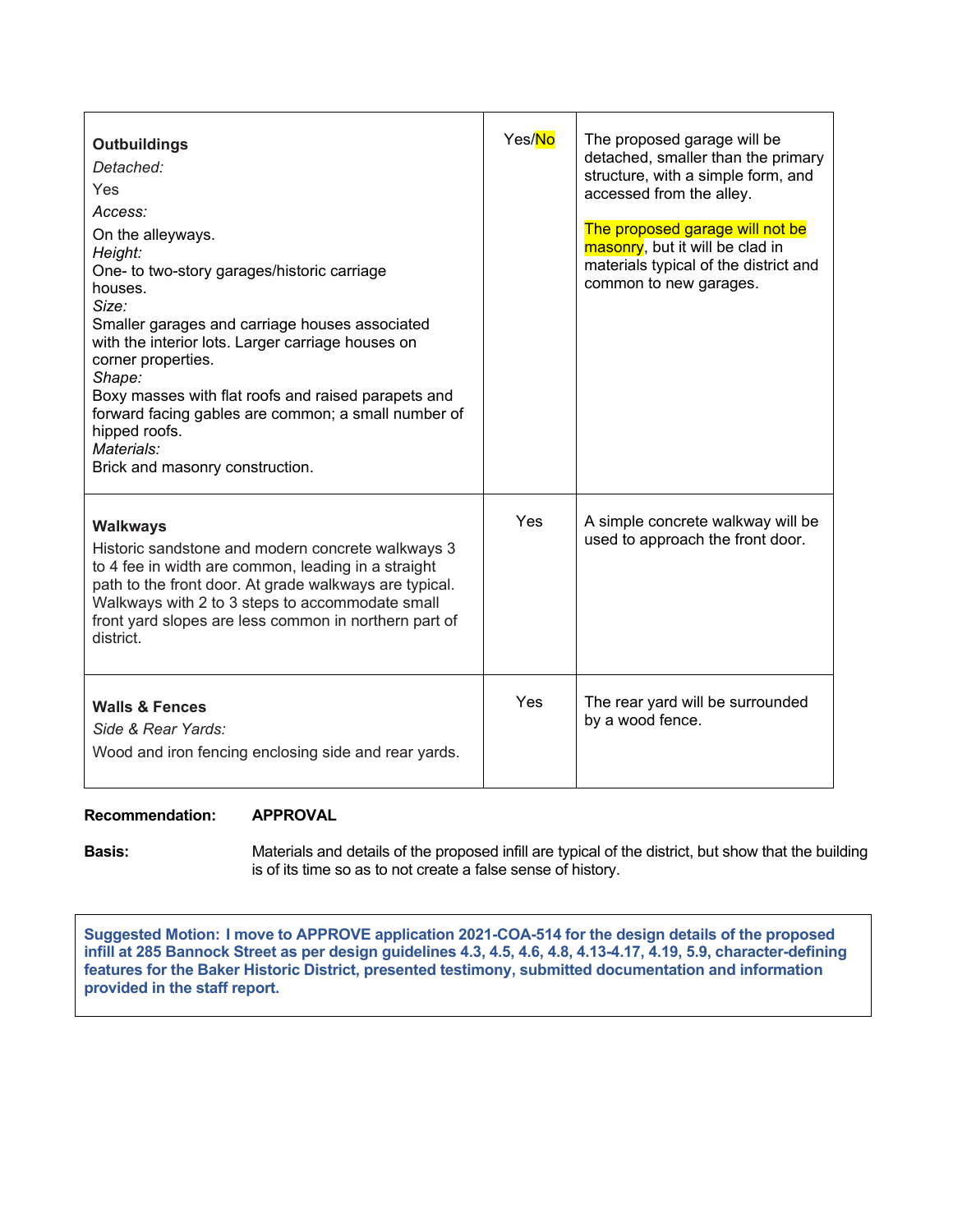

#### Baker Historic District with 285 Bannock Street outlined in red: